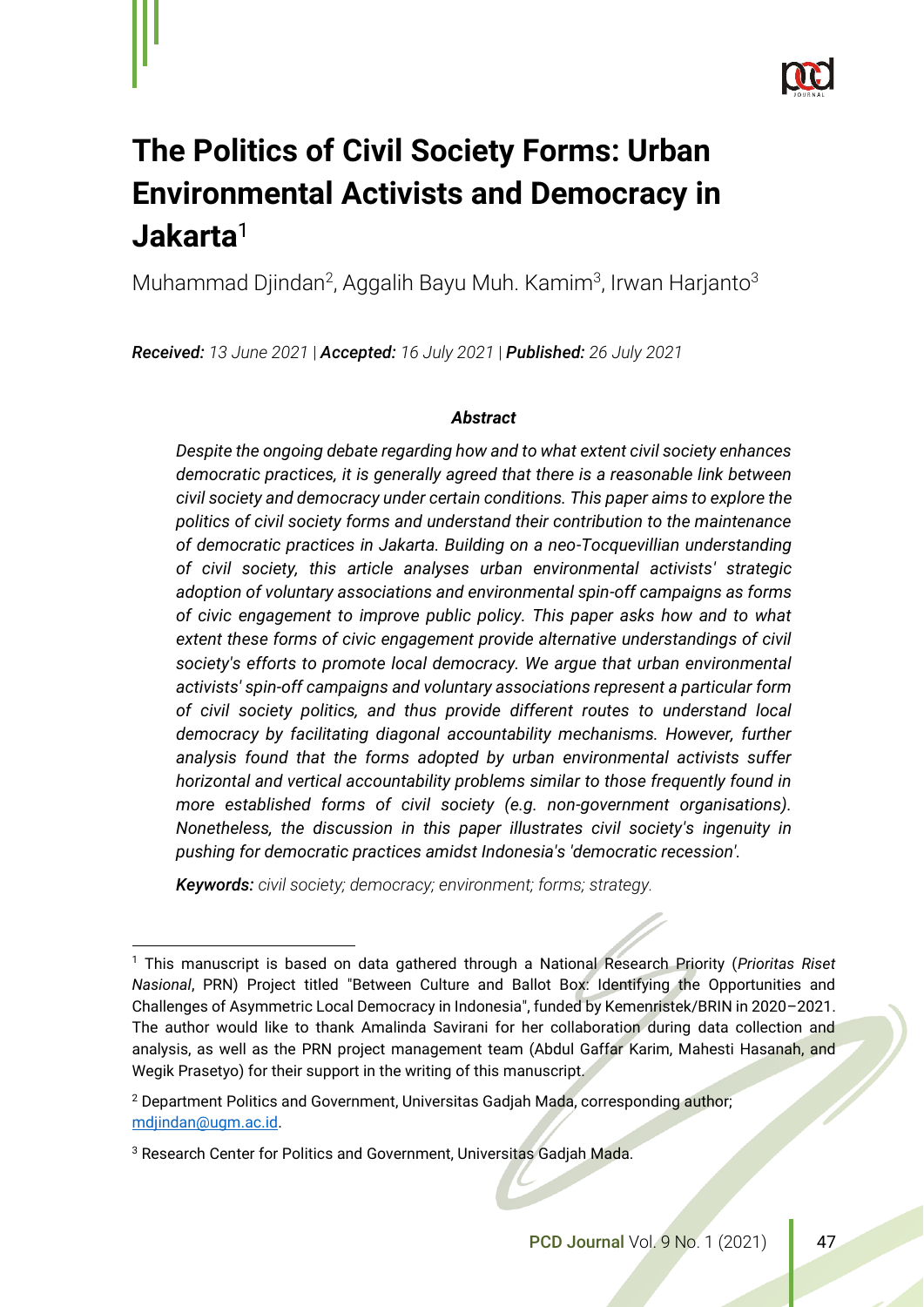

## **Introduction**

The role of civil society in democracy is one of the most studied topics in the literature on political science. The seminal publication of Diamond (1994) pushed political scientists to further investigate the potential role of civil society in promoting democratic values. In Indonesia, this has led scholars to spend their time investigating various forms of civil society, such as social movements (e.g., Nyman, 2006) or scrutinising civil society through the works of non-governmental organisations (e.g., Antlöv, Brinkerhoff, & Rapp, 2010; Hadiwinata, 2003). Other scholars have held that the most appropriate interpretation of civil society's role in Indonesia lies in mass faith-based organisations such as Muhammadiyah (e.g., Fuad, 2002) or Nahdlatul Ulama (NU) (e.g., Bush, 2002).

The choice to focus and emphasise particular forms of civil society is somehow linked to the malleability of civil society as a concept. Civil society is often defined as encompassing everything except the state and market, and thus is quite expansive (Jensen, 2011). There is nothing wrong with such an open-ended idea of civil society, so long as the analysis is sensitive to the different configurations of power relations between various civil society entities (Hadiz, 2004). Although previous studies have offered an often synonymous understanding of civil society and unstructured activism in Indonesia (Harney & Olivia, 2003), the use of the lens of civil society to understand informal activism especially this activism's implication for democracy—remains limited in the literature. This article scrutinises urban environmental activists' use of voluntary associations and spin-off campaigns in Jakarta. It asks how, and to what extent, these forms of civic engagement provide an alternative understanding of civil society and its efforts to promote local democracy.

Using two Jakarta-based organisations—the voluntary association *Koalisi Pejalan Kaki* (literally Pedestrian Coalition, henceforth KPoK) and the spinoff campaign *Koalisi Penghapusan Bensin Bertimbal* (literally Coalition to Abolish Leaded Gasoline, henceforth KPBB)—this paper aims to explore the politics of civil society forms and their contribution to the maintenance of democratic practices. Jakarta has been chosen because the city is often considered the centre of civil society activities in Indonesia (Antlöv, Ibrahim, & Tuijl, 2006; Lay, 2017). Data collection was conducted between October 2020 and June 2021. Primary data for this paper were collected through online interviews with KPoK and KPBB activists, while secondary data were collected by reviewing relevant literature, including news stories, social media campaign posts, and other documents available online.

Despite receiving little acknowledgement in key publications regarding the environmental movement and environmental non-government organisations in Indonesia (e.g., Nomura, 2007), we argue that urban environmental activists' spin-off campaigns and voluntary associations represent particular forms of civil society politics, and that they provide an alternative route for understanding local democracy through their ability to facilitate diagonal accountability. Aside from expanding the horizon of civil society in Indonesia, this discussion is important given the bleak assessment of democracy in Indonesia (Mietzner, 2020). In a way,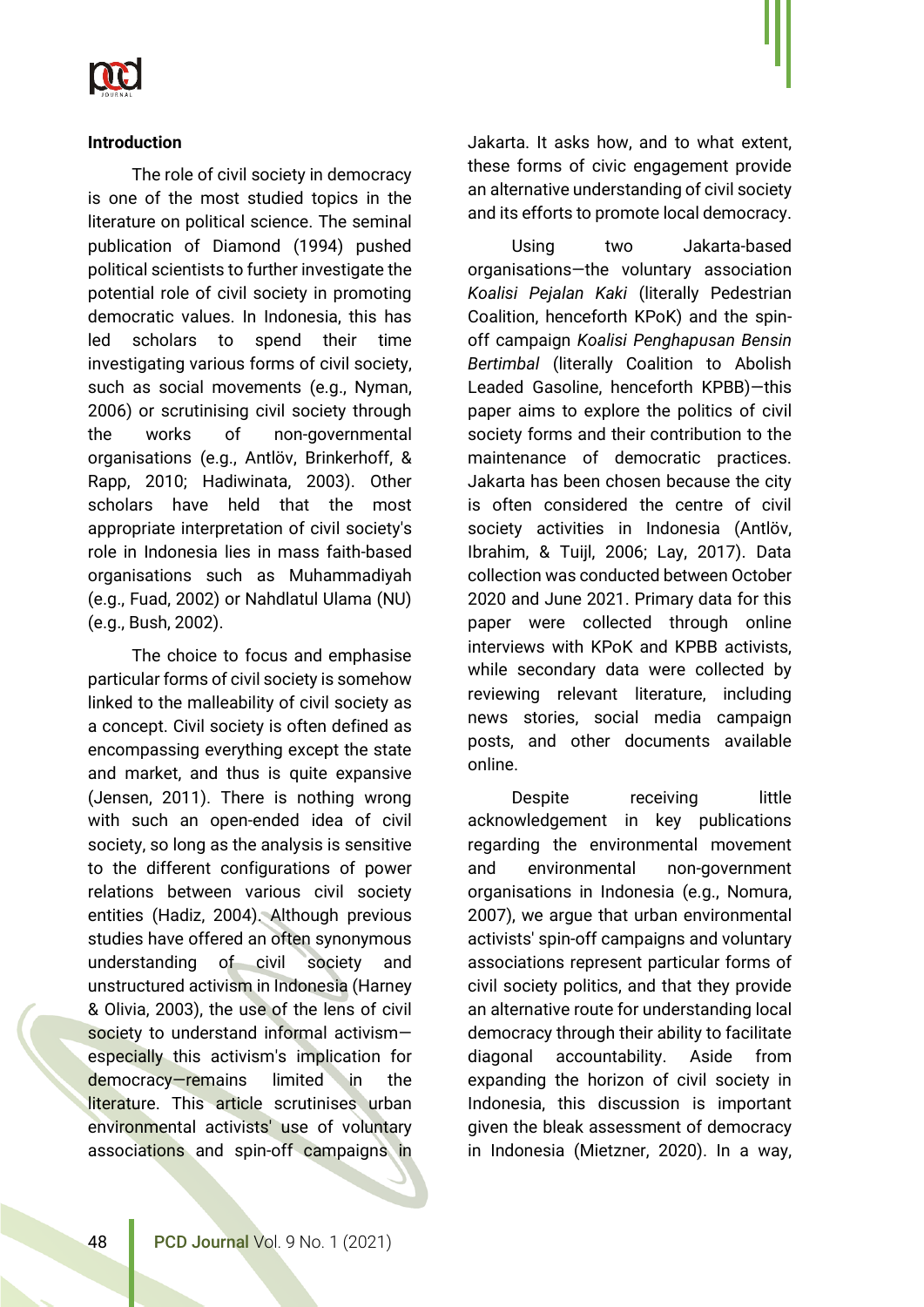

scrutinising civil society activities outside the major non-government organisations and the other 'usual suspects' is necessary to advance the idea of a more contextually grounded democracy (Santoso & Tapiheru, 2017). Furthermore, without totally rejecting critical assessments of democracy's current state in Indonesia, this article proposes maintaining 'cautious optimism' (Weiss, 2020) regarding environmental activists' creativity in pushing for democratisation.

At the same time, it should be noted that voluntary association and spin-off environmental campaigns in urban settings are relatively forgotten in discussions of civil society for reasons that are not related directly to its inherent democratic quality. Rather, their omission is triggered mostly by practical concerns. For example, scholars simply focus on the most obvious entities that can be easily understood as representative and uncontested manifestations of civil society. In the context of civil society and environmental activism, it is easier and more obvious to discuss popular non-governmental organisations such as WALHI, KEHATI, etc. This problem is exacerbated by the tendency to study environmental issues that are perceived as occurring mostly in rural areas (e.g., Lee Peluso, Afiff, & Rachman, 2008). This is not to say that the focus or choices of previous studies are wrong; rather, we reckon that it is time to end the simplification and take voluntary associations and spin-off campaigns as subjects of inquiry.

Alagappa (2004) explains that contemporary understandings of civil society fall into two major categories: neo-Tocquevillian (or liberal-democracy) and the New Left. Where New Left scholars examine civil society by emphasising its role in preventing the expansion of state and capitalist market forces into the social realm, the neo-Tocquevillian tradition does not necessarily see the state or market as intrusive (Alagappa, 2004). In the neo-Tocquevillian tradition, civil society does not simply safeguard the interests of society but balances the interests of the state and market with those of society. As such, many of the academic works that use a neo-Tocquevillian lens focus on civil society's contribution to democratisation within state institutions—particularly in policymaking.

At the core of the neo-Tocquevillian notion of civil society is the notion of civic community, which refers to the "patterns of civic involvement and social solidarity" (Putnam & Leonardi, 1993: 83). Unlike studies that emphasise social capital as the most important tenet of the neo-Tocquevillian tradition (e.g. Alagappa, 2004; Edwards & Foley, 2016; Siisiainen, 2003), this paper focuses more on the notion of 'civic community' because it is concerned directly with the way scholars interpret the boundaries of civil society. Putnam and Leonardi (1993) identify the civic community as having several characteristics, i.e. civic engagement; political equality; solidarity, trust, and tolerance; and associations. Although these components are equally important, this paper—drawing from the case of KPBB and KPoK—will focus primarily on the question of association, as the social structure that facilitates cooperation (civic engagement). The other three characteristics are discussed only as starting points.

The paper proceeds by explaining KPBB and KPoK as "horizontal networks of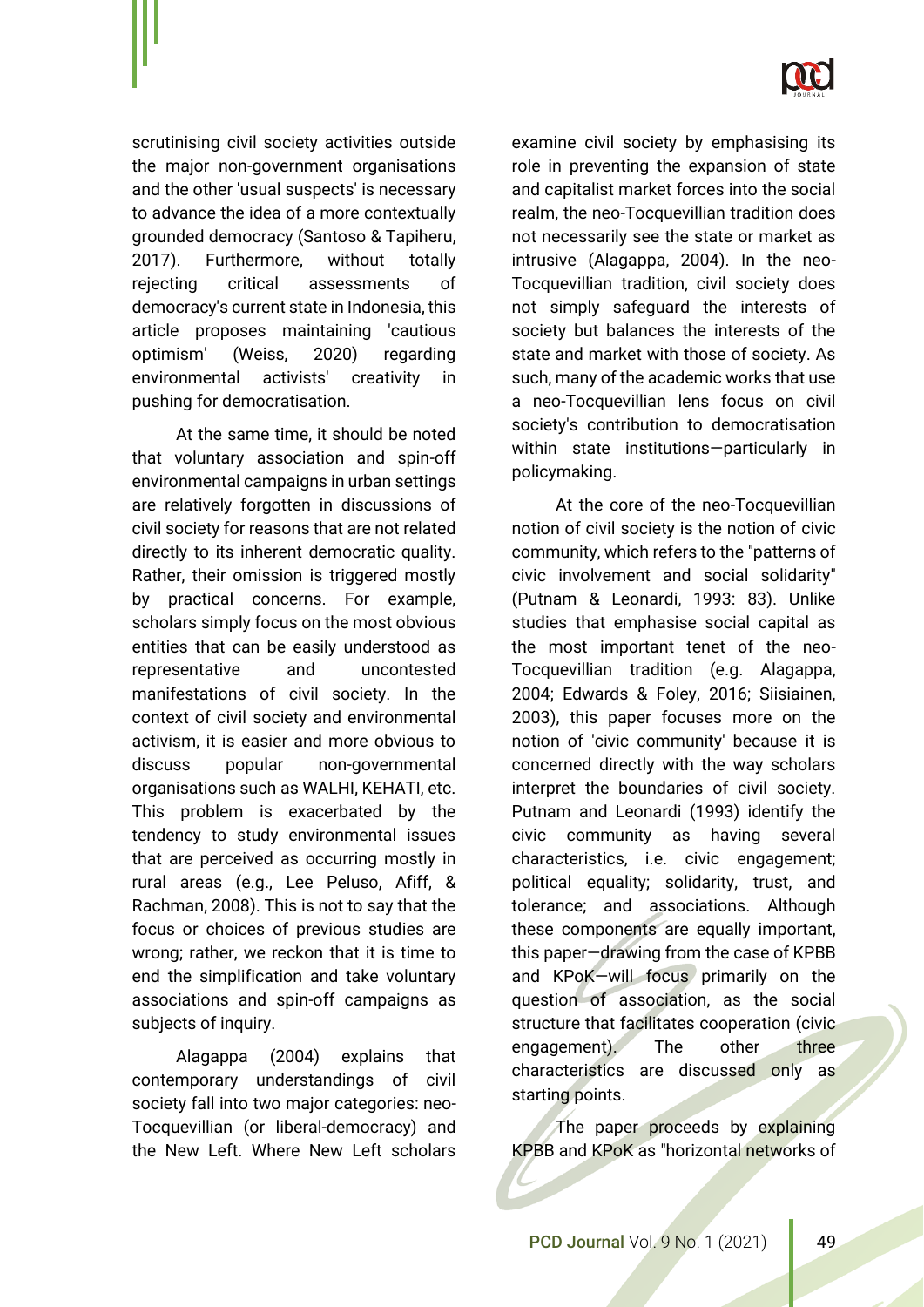

civic engagement" (Putnam & Leonardi, 1993: 176). Subsequently, KPBB and KPoK are analysed within the context of Indonesian civil society to understand these movements' political forms within the broader typology of such movements. Afterwards, matters of accountability and urban environmental activism are elaborated to understand the movements' potential for and pitfalls in enhancing democracy at the local level. This article concludes by summarising the overall discussion.

# **Spin-off campaigns and voluntary associations**

Putnam emphasises the importance of associations and social networks in practising and reinforcing the norms and values of the civic community. To do so, associations must be horizontal, "...bringing together agents of equivalent status and power" (Putnam & Leonardi, 1993: 173). As will be explained below, KPBB and KPoK provide examples of distinctive social structures that facilitate civic engagement 'internally' (amongst members) and 'externally' (throughout the broader polity) (Putnam & Leonardi, 1993).

KPBB was conceived in 1996, after environmental NGOs such as WALHI and Yayasan KEHATI strategized different means of advancing environmental protection in Indonesia. Interviews with one activist revealed that, during that time, activists started to develop a plan for managing air pollution—one of Indonesia's most pressing environmental problems. Some activists were subsequently tasked with adapting and operationalising this strategic plan in an urban context, and these activists chose to focus on

controlling air pollution through traffic and transportation management. To tackle this issue, it was then agreed that the environmental NGOs would establish a coalition—under the banner of the Coalition to Abolish Leaded Gasoline (KPBB)—that focused on abolishing leaded gasoline.

Despite tracing its roots to environmental NGOs, KPBB has such a niche focus that its activists sought to build and strengthen an identity independent of their parent organisations. Taking into account KPBB's very specific focus and flexibility in defining its advocacy strategies, as well as the interim nature of its form, it is fair to say that the coalition has become a sort of spin-off campaign for urban environmental activists. Even years later, KPBB remains very active, at least through the activists who continue to carry its banners during discussions with various parties in Jakarta. As observed in other cases by Harney and Olivia (2003), activism can create vibrancy in civil society organisations; as such, regardless of its nature as a spin-off campaign, KPBB has as much value in facilitating civic engagement through activism as more established organisations.

To understand the environmental issues involved in urban traffic management, KPBB draws extensively from existing academic literature. To support its cause, it even conducts independent studies and collects secondary data. From these studies, by citing studies that elucidate air pollution's effect on the health of urban populations, KPBB has made explicit some implicit problems, including the exponential growth of motor vehicles in Jakarta, the increased fuel consumption of these vehicles, and the severity of air pollution (Cohen et al., 2005).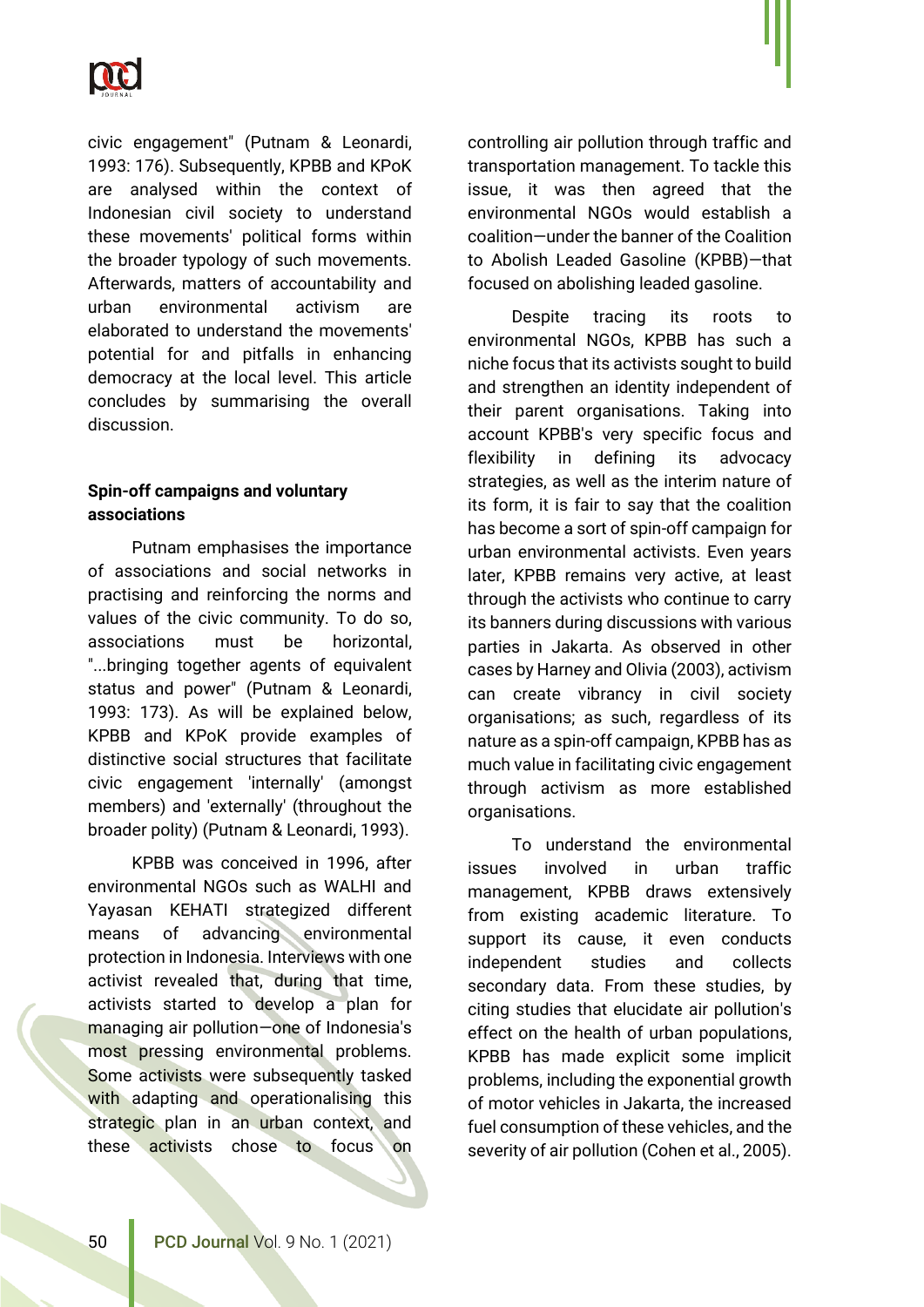

At the core of their position is the ambition to develop a more sustainable form of urban mobility. This requires a fundamental change in city dwellers' behaviour, from mobility practices that depend heavily on fossil fuels to ones that reduce or limit the use of gasoline, as well as promoting more environmentally friendly modes of transportation (such as public transportation) over the more individual mobility choices popular among the public.

From a presentation given by a KPBB activist, it is apparent that they understand the structural barriers that limit the public's willingness to embrace more sustainable mobility practices. In other words, they do not simply attribute the unsustainability of urban mobility problems to the city's population, but rather lament the public policy directions that contribute to air pollution in Jakarta. Therefore, in addition to conducting public campaigns, KPBB has actively criticised local government policies that undermine their cause and promoted the improvement of public urban transportation management. This is another important trait of neo-Tocquevillian civil society that can be observed in KPBB.

One of the most significant results of KPBB's advocacy to improve public policy is the adoption of Car Free Day (CFD) in Jakarta, a policy that was later followed by Indonesia's other major cities. It started by limiting motor vehicle access to some of Jakarta's streets during holidays. Taking into account activists' familiarity with public street demonstrations, they began their campaign by unilaterally closing several streets in Jakarta and campaigning to raise public awareness. Such efforts were not successful; the authorities immediately reprimanded the activists for disrupting the busy traffic of Jakarta's major streets.

Regardless of such setbacks, KPBB activists believed that successful street closure would set a precedent for limiting the number of vehicles, thereby reducing air pollution in the city. In a further bid to promote this policy, in 2001, KPBB held several meetings with Jakarta's municipal administrators and proposed a CFD programme that also included public awareness campaigns. Although their ideas were not well received by the Office of Transportation in Jakarta, this did not stop them from continuing to promote their ideas to government authorities.

One KPBB activist recalled that, at that time, the Coalition worked with the Directorate of Traffic Management Control at the DKI Jakarta Police to increase clean energy uptake in public transportation. Through these activities, KPBB floated its CFD idea to the police leadership. Activists argued that temporary street closure and public awareness campaigns would also benefit authorities, as it would provide them with an arena to promote safe and responsible driving to the general public. Such a creative frame suited the interests of the Jakarta police, and they agreed to begin implementing a CFD policy on 22 September 2002.

During the initial implementation of CFD, KPBB received financial support from the United Nations Environmental Programme (UNEP) and other international organisations. By 2004, KPBB began to limit its involvement in the direct arrangement of CFD and transfer this role to the Jakarta municipal government. To attract crowds, the government began providing free entertainment and shows for visitors; street vendors also began selling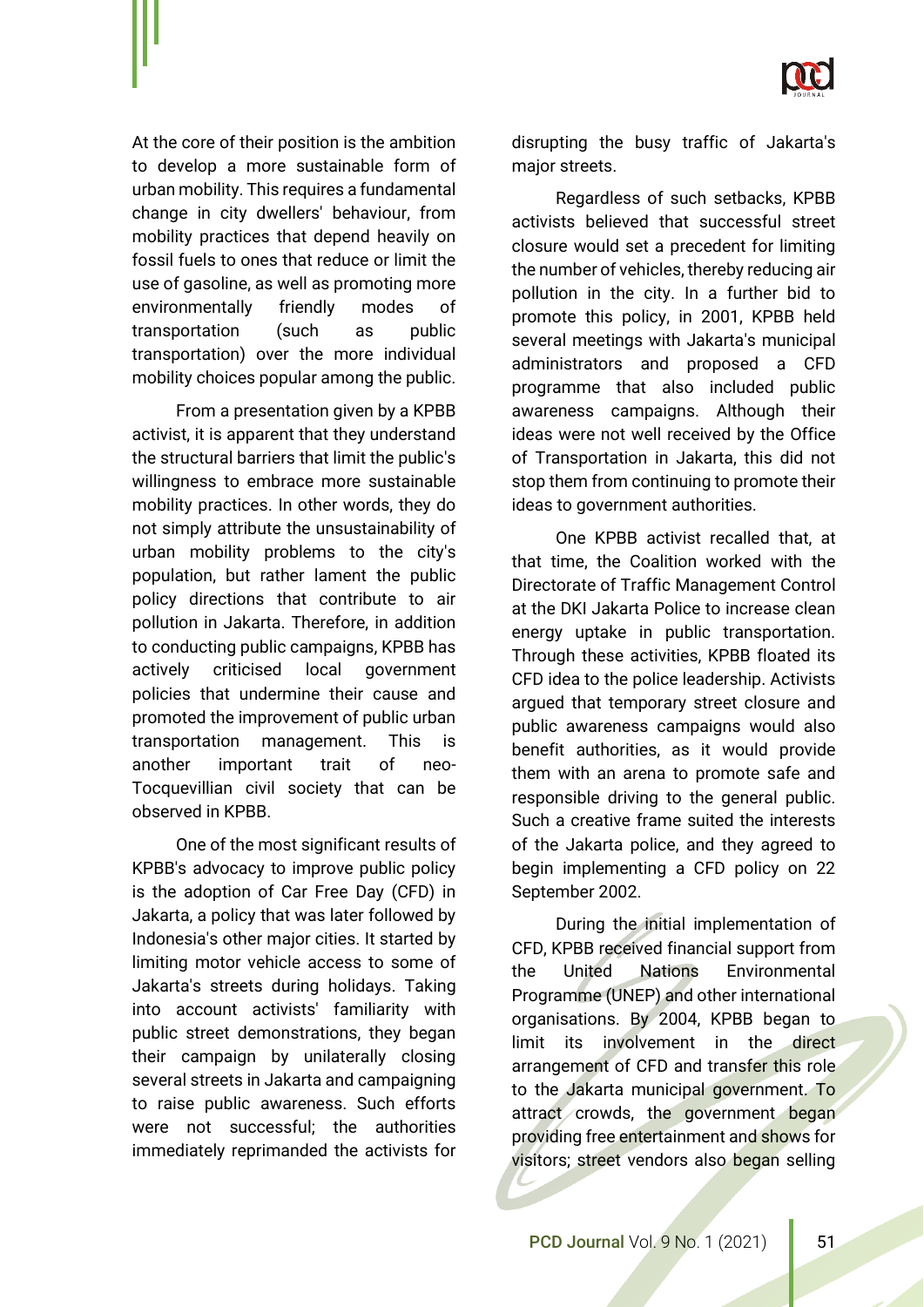

various food and non-food items to visitors. Today, CFD activities on Sudirman and Thamrin Streets—though initially seen as another disturbance by Jakarta's citizens bring together thousands of bicyclists and pedestrians. These activities offer an important social venue for holidaymakers as well as a profitable source of income for street vendors.

Despite the Jakarta government's adoption of CFD, KPBB activists are still far from satisfied with the programme's implementation, as the current manifestation does not reflect the public awareness campaign that had been originally proposed. According to a KPBB activist, CFD has been reduced to a ceremonial and recreational event without any educational value. Instead of providing a venue for public education, CFD is sometimes used by political elites as an arena for demonstrating their strengths (Santoso, 2018). Perhaps the most famous example is the 'Action to Defend Islam' (commonly known as the 212 Movement) during the 2016 gubernatorial election, which took place in and around the CFD area (Susilowati, Yunus, & Sholeh, 2019). Moreover, activists have yet to see any serious improvement in public infrastructure development, let alone improved urban mobility in Jakarta. This has led KPBB activists to explore other avenues for continuing their agenda and developing a more sustainable urban transportation management policy.

This has included the aforementioned Pedestrians' Coalition (KPoK), established on 22 July 2012 in conjunction with public transportation users in Jakarta. According to our interviews with one of its founders, KPoK is a voluntary association established by people who frequently use Jakarta's public transportation. This includes activists who were already members of KRLMania (a community of commuter line users) and environmental activists deemed by their peers to have expertise in matters of sustainability.

The decision to form KPoK was a culmination of activists' collective disappointment with the difficulties they faced when walking from their homes to commuter line stations or from said station to their offices. It is quite common in Jakarta to see motorcycles that drive on the sidewalks rather than remain stuck in the city's frequent traffic jams. This situation is further aggravated by street vendors' competition for the same roadside spaces.

Against this backdrop, KPoK was established to ensure that pedestrians' rights on the streets are taken into account by policymakers and respected by others. To do so, it has directed several campaigns at other users of the city streets. For example, KPoK often conducts public campaigns on Friday afternoons to raise awareness about pedestrians' rights on the streets by gathering their members (Antara, 2018). It has also developed an application for pedestrians to submit complaints about the difficulties that they encounter when walking. At the same time, social media campaigns play an important role in raising public awareness about pedestrian rights by exposing the problems faced by pedestrians (such as the misuse of sidewalks by motorcyclists). KPoK activists believe that walking is the most basic means of transportation, and can be performed by almost everyone. Although not urban residents can buy a motorcycle or automobile, most can use their legs to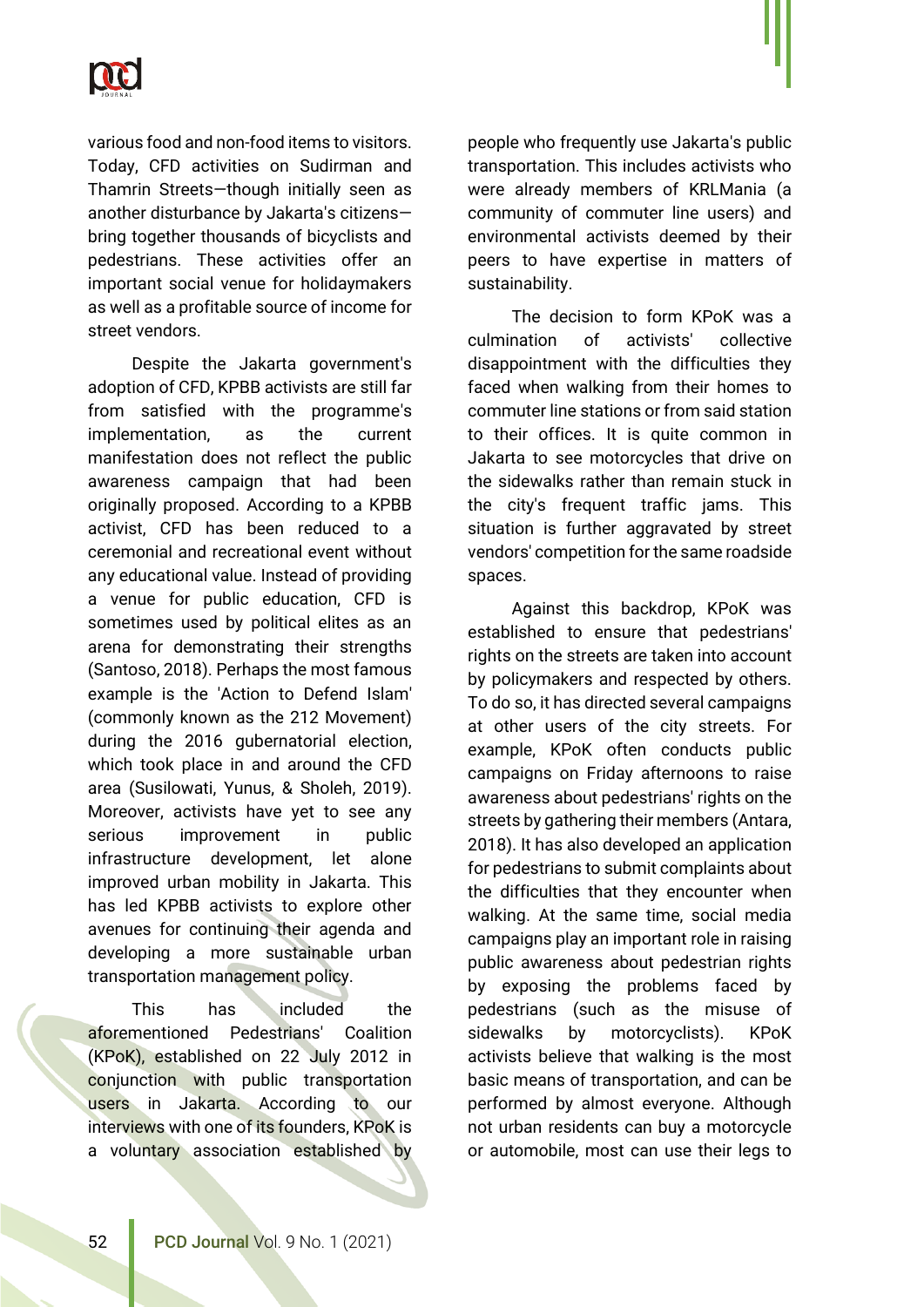

move from Point A to Point B by simply walking.

KPoK activists became the centre of public attention in 2008 when they uploaded a video to YouTube showing one of their activists who, while campaigning for pedestrians' rights on a city sidewalk, was hit by a motorcyclist offended by the campaign (Mardiastuti, 2008). On this occasion, the coordinator of KPoK clarified that the activist in the story had already reprimanded motorcyclists politely about their misuse of pedestrian spaces, but the harassment continued, ultimately resulting in the incident. Another incident that highlighted the tense and adversarial relationship between activists and motorcyclists, who are often seen as violating the rights of pedestrians, occurred when activists deliberately used the seats of motorcycles parked on zebra crosses to walk across these intersections (Nanda, 2021).

As with KPBB, KPoK has also actively pushed the local government to pay greater attention to the well-being of pedestrians. KPoK's policy agenda revolves around improving infrastructure for pedestrians by improving the sidewalks of Jakarta. Through an independent study, for example, KPoK identified more than 100 areas that are deadly for pedestrians, and noted that only 900 kilometres of Jakarta's 7,200 kilometres of road have sidewalks. KPoK also criticised the local government's policy of allowing street vendors to use sidewalks and pedestrian zones in South Jakarta (Kusumaputra, 2018). Through their informal networks, activists also tried to push the members of the provincial legislature to allocate funds for pedestrian development in Jakarta. As a result, the government of Jakarta promised to build

approximately 2,600 kilometres of sidewalk.

Compared to KPBB, which consists mostly of environmental activists, KPoK's membership is relatively broad. Its members include public transportation users from all walks of life, from lecturers in private universities, IT staff in private companies, to professionals with full-time jobs. KPoK has managed to broaden its support base partly by building its agenda around practical grievances that public transportation users in Jakarta face every day. KPoK's voluntary nature is also emphasised by identifying its members as volunteers. Activists also claim that they often use their own financial resources, free time, and skills for KPoK activities, without receiving any compensation in return.

To some extent, the different settings of KPBB and KPoK illustrate the need for flexibility in urban environmental activists' responses to the dynamics of their situation. This includes the ability to reinterpret their values (i.e., sustainability) and identify new focuses to broaden support for their cause. They managed, for example, to translate the very technical problem of leaded gasoline into the topic of pedestrian rights, which was more appealing to the urban population. Furthermore, though KPBB mainly involved environmental activists with very limited social support (for elaboration of this problem, see Nomura, 2007), it remedied this problem by reaching out to the emerging group of middle-class pedestrians. In other words, the problem of limited representation—prominent in environmental NGOs and movements in the Global South—was rectified through the establishment of KPoK. At the same time,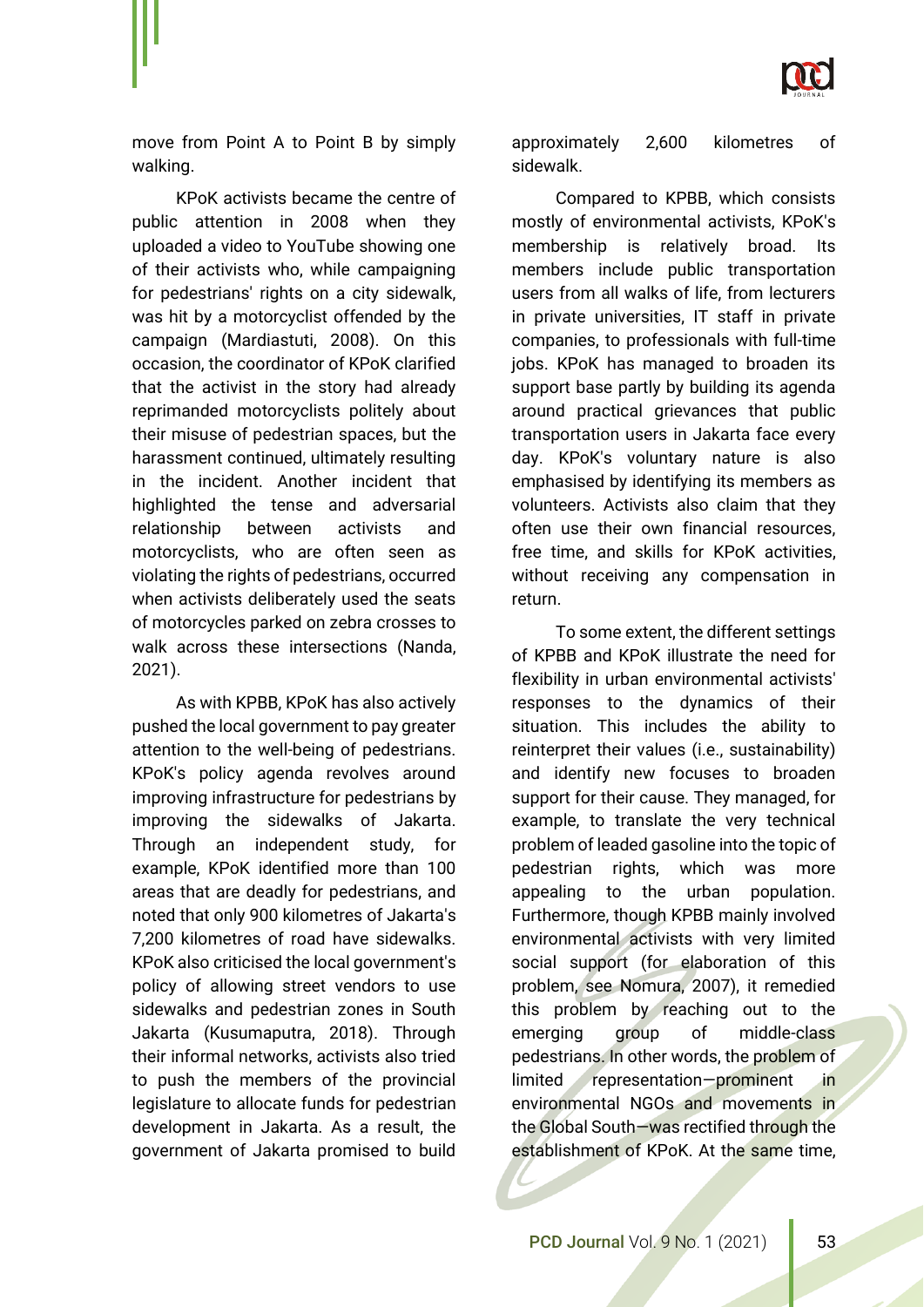

inviting further participation from specific groups such as pedestrians from various walks of life increased KPoK's legitimacy in front of the policymakers (Rother, 2015).

Notwithstanding these differences, KPBB and KPoK have two significant similarities. First, both emphasise activism, thereby representing civil society's role in ensuring the diagonal accountability of the state (Mietzner, 2020). Second, both have taken the theme of sustainable transportation and mobility as their core norm. As such, both voluntary associations and spin-off campaigns can be understood as forms of urban environmental activism that use similar strategies for conducting public policy advocacy. To further locate this urban environmental activism within the broader literature on civil society in Indonesia, the next section analyses these coalitions' position vis-à-vis more established understandings of civil society in the literature.

#### **The politics of civil society forms**

Rother (2015: 8) contends that "when organisations choose one of these labels for themselves, it might be not only to identify who they are, but also to distance themselves from others: for example, selfproclaimed grassroots migrant domestic worker organisations in Hong Kong explicitly distance themselves from the 'NGOism' of other migrant organisations." In this sense, each claimed identity—be it an organisation, an association, or a grassroots movement—serves as a boundarydefining terminology. This section shows that KPBB and KPoK have not simply taken random forms, but rather made deliberate choices. To explore this point further, it is

useful to start with Beittinger-Lee's (2013) typology of civil society in Indonesia.

Disregarding the concept of 'uncivil society', which is beyond the scope of this article, Beittinger-Lee (2013) identifies three models of civil society in Indonesia, based on their potential role for political change: 1) civic associations, professional associations, etc.; 2) development NGOs, tolerant religious organisations, etc.; 3) movements and non-government organisations. She held that the first and second models are both politically ambivalent, while the third model is prodemocratic, reformist, and fosters political change. The distinction between the first and second models is made based on their capacity to affect political change: the first model "may benefit the building of social capital", whereas the second "foster[s] civic virtues and empowerment" (Beittinger-Lee, 2013: 117). It is obvious that, according to Beittinger-Lee (2013), the civic values deemed to be most potent for political change are attributed to the third model of civil society. The first model, meanwhile, is relatively less likely to generate political change, and the second model falls somewhere in between.

On the surface, urban environmental activism such as KPBB and KPoK seems to fit Beittinger-Lee's first model of civil society. KPBB is a spin-off campaign that, from an institutional standpoint, does not seem well-suited to the traditional definition of development (Hadiwinata, 2003) or environmental NGOs in Indonesia (Nomura, 2007). Meanwhile, KPoK is seen ostensibly as a mere voluntary association. Furthermore, these urban environmental activists do contribute to fostering social capital via their civic engagement and activism. However, the results of such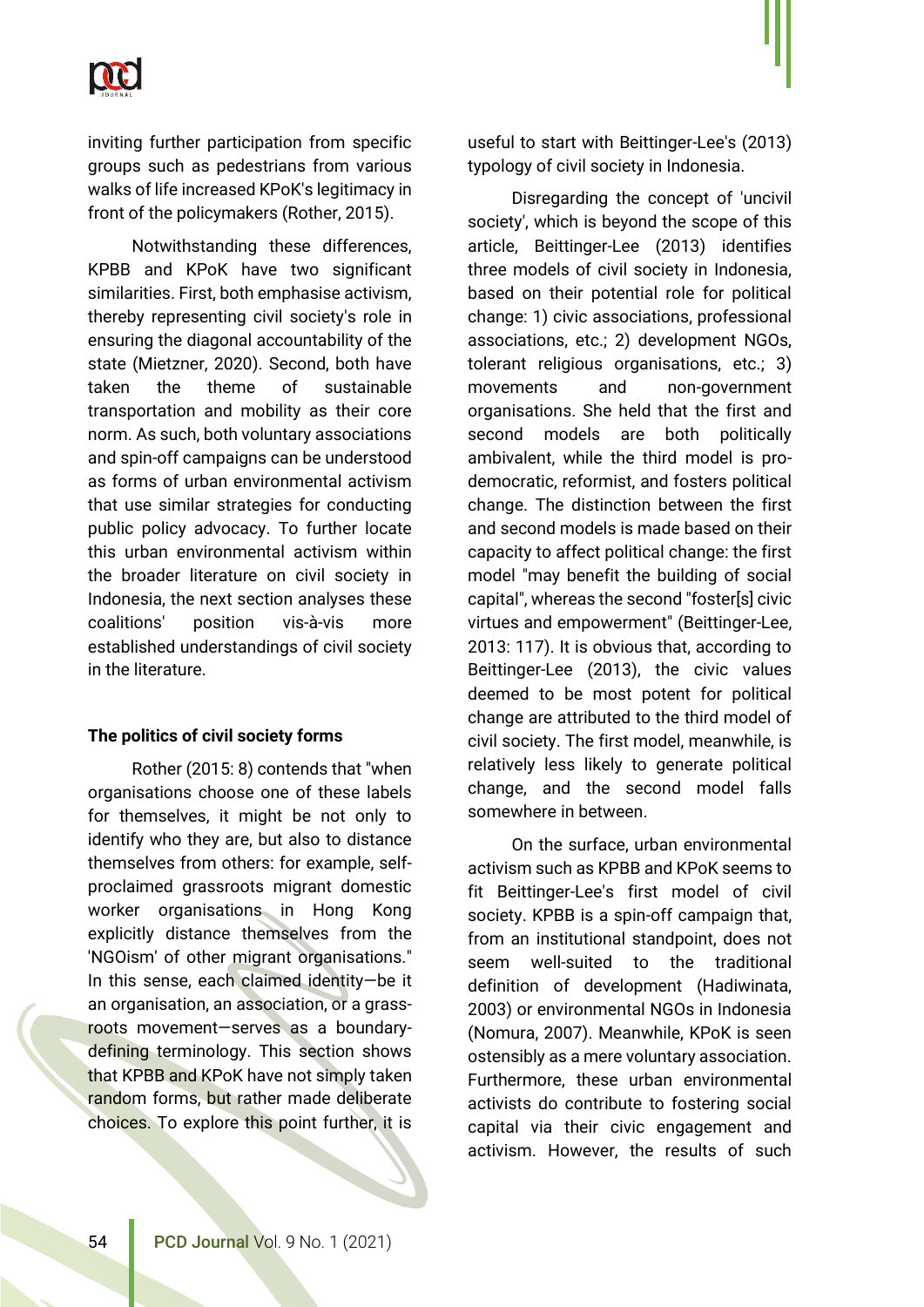

environmental activism should not be reduced to simply 'fostering social capital', as explained in the first model of civil society. KPBB's ability to advocate for CFD, despite its shortcomings at the later stages, demonstrated that these activists could instigate concrete policy changes, which became even more important after CFD policies were subsequently adopted by Indonesia's other major cities. KPoK's advocacy, similarly, increased the local government's commitment to accelerating the pedestrian development of Jakarta. Its objective of improving and realising pedestrians' rights through volunteer activities was also replicated in other cities; KPoK activists note, for example, that similar voluntary associations have emerged in cities such as Yogyakarta and Bandung. Furthermore, urban environmental activists' ability to alternate between KPBB and KPoK demonstrated their strategy's potential for policy change. As such, placing KPBB and KPoK within Beittinger-Lee's first model of civil society does not really do justice to the ingenuity of their urban environmental activism.

Observers have criticised civil society in Indonesia for several reasons. For example, directing their criticism primarily towards the second model of civil society, Antlöv et al. (2010) mention that civil society in Indonesia has several acute problems such as 'overreliance on confrontational strategies' and 'inability to cooperate to leverage impact'. Similarly, and again focusing on the second model of civil society, Antlöv, Brinkerhoff, and Rapp (2008) lament that civil society operations are heavily dependent on international donors, which results in most NGOs collapsing once they can no longer secure funding. In the context of KPBB and KPoK,

however, such criticism does not seem applicable. In promoting CFD policies and budget allocation for pedestrian development, both KPBB and KPoK worked closely with the state institutions. Neither shied away from working with authorities to leverage their impact, and thus did not rely solely on confrontational strategies. Furthermore, KPBB continued its activism even after it stopped receiving foreign funding (i.e., from UNEP). KPoK has gone even further, mostly funding its own campaigns and advocacy independently. These experiences suggest that it would be problematic to include KPBB and KPoK in Beittinger-Lee's second model of civil society.

To frame their third model of civil society, Beittinger-Lee borrows the distinction between development (*pembangunan*) NGOs and social movement (*gerakan*) groups made by Hadiwinata (2003). Where development NGOs focus on "improving equity and people's participation by promoting smallscale business and professional management in partnership with the government", social movement groups typically have "the goal of strengthening, empowering, and mobilising the grassroots for popular resistance against injustice" (Beittinger-Lee, 2013: 60). Neither KPBB nor KPoK could be said to fit this description. To start, neither necessarily has a legitimate claim to represent environmental social movement in Indonesia vis-à-vis other environmental organisations that explicitly convey their environmental principles to the public. Furthermore, rather than using the discourse of 'resistance' and 'injustice', KPBB and KPoK enjoy close collaboration with authorities, including the police-who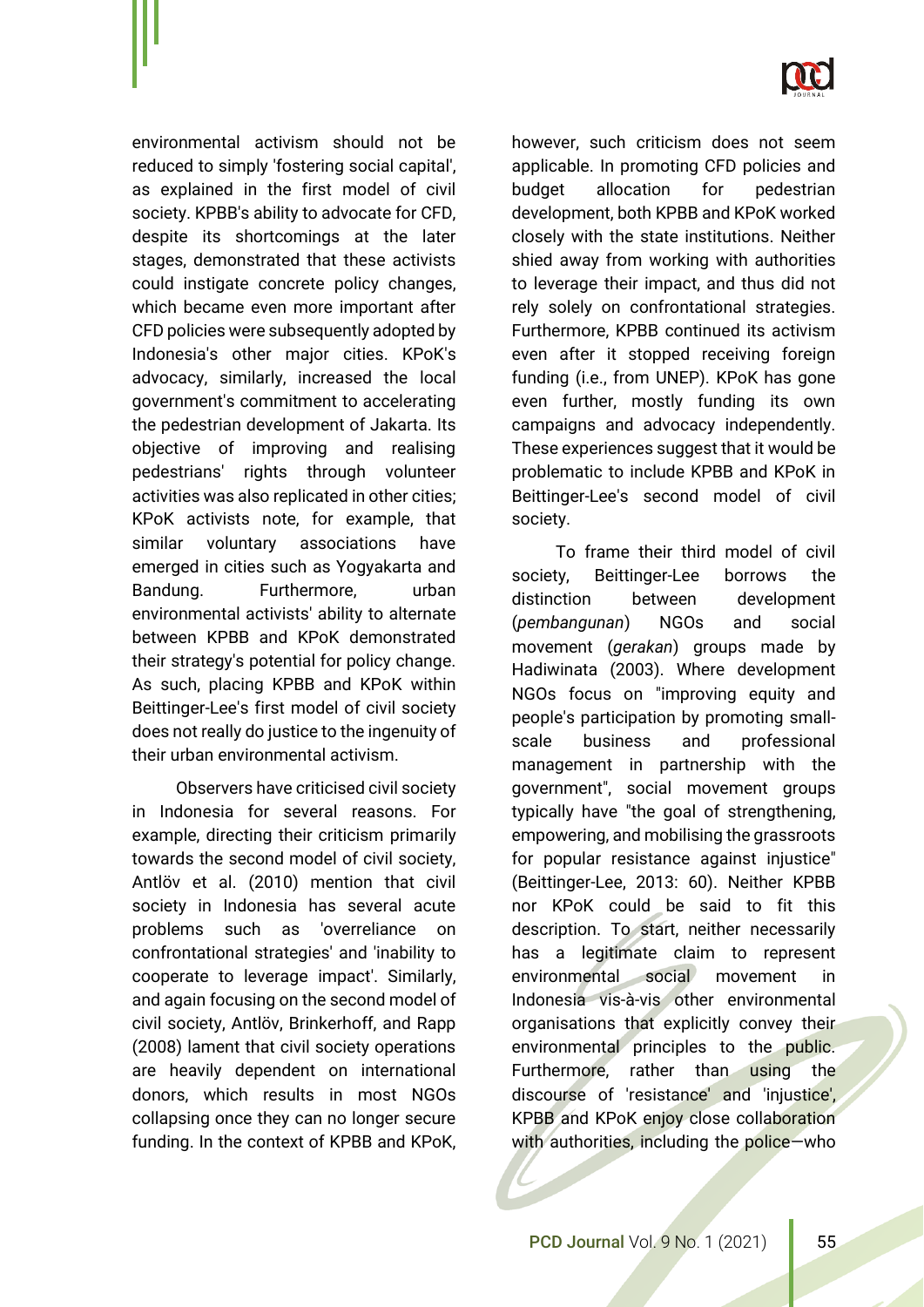

are essentially expressions of the state's banal authority in Jakarta's busy streets. In other words, the third model of civil society, which draws mostly from New Left understandings, does not fit KPBB and KPoK well. These coalitions are much more suitably understood as part of the liberal neo-Tocquevillian civil society.

Turning to a point made by Rother (2015), it is fair to say that the forms of KPBB and KPoK do not neatly fit into any of Beittinger-Lee's models of Indonesian civil society. This could be explained as part of urban environmental activists' strategy of defining their activism while simultaneously distancing themselves from the more traditional notions of (environmental) civil society in Indonesia. The environmental activists of KPBB and KPoK took forms that presented their activism as surpassing that expected from the first model of civil society. At the same time, environmental activists also demonstrated that they do not suffer the same problems as the second model of civil society, and—in contrast to the New Left-leaning third model—employed a liberal approach to activism. These urban environmental activists' strategies could be interpreted as part of a liberal–progressive experiment in an urban setting, as demonstrated in another case. As in a case studied by Savirani et al. (2021), Jakarta's urban context, with discontent middleclass youths who are supportive of popular environmental causes, made it possible for environmental activists to experiment. Such an experiment would be difficult in rural settings, predominantly because of the relative absence of middle-class professionals in such areas (Ito, 2011).

This analysis does not intend to portray KPBB and KPoK as ultimate forms of liberal civil society, or as silver bullets for democratisation in urban contexts. It simply seeks to point out that, despite being compatible with neo-Tocquevillian civil society, KPBB and KPoK do not sit well with the existing typology of Indonesian civil society. Both manifest as strategic choices made by the urban environmental activists to define and distance themselves from the other civil society entities. As will be discussed below, it is worth noting that both KPPB and KPoK suffer several of the accountability problems that characterise broader Indonesian civil society.

#### **Accountability and Democracy**

Discussing civil society in the Global South, Bryant and Bailey (1997) make an important distinction between those that work on environmental issues and those that focus on more general questions of development. While development NGOs try to increase the productivity of society and ensure that marginalised communities are better integrated into the economy, environmental civil society has the normative stance of conserving or protecting the environment (Bryant & Bailey, 1997). Sometimes, this position has placed environmental civil society at odds with communities oriented towards exploiting natural resources for development regardless of its environmental effects. Comparing environmental NGOs in the Global North with those based in Indonesia, Nomura (2007) also notes differences in terms of resource mobilisation. Most environmental NGOs in the Global North have the ability to anchor their activism in the domestic community, and they thus receive individual donations or support through business activities (e.g., charity shops and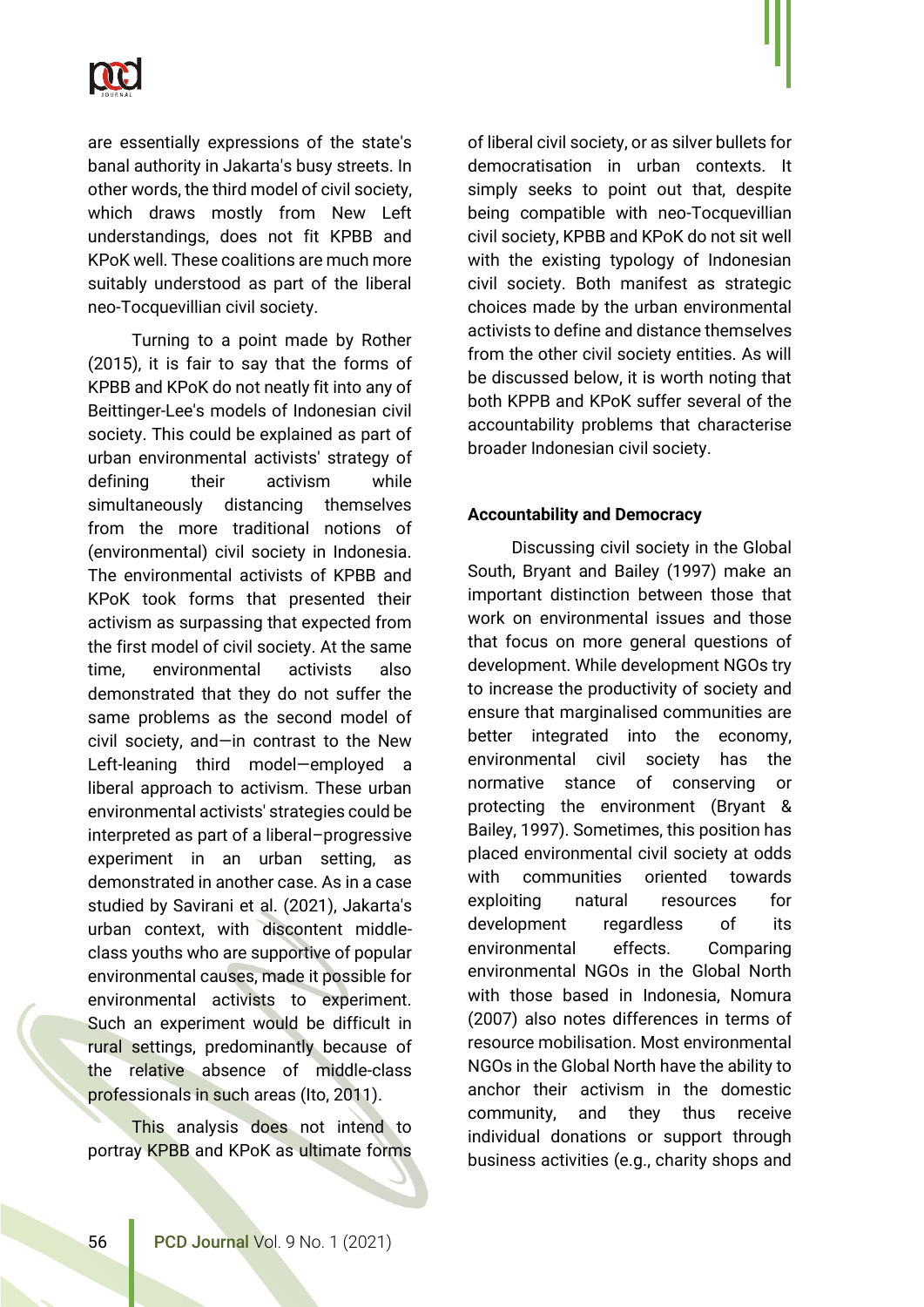

the second-hand markets established by environmental NGOs). On the other hand, environmental organisations in the Global South do not yet to have the ability to mobilise resources from the broader domestic community, and rely mostly on foreign donors (Nomura, 2007). The combination of environmental NGOs' relatively weak linkages and their occasional position at odds with broader development discourses have raised legitimate concerns about their representation of and, in turn, accountability to the broader polity.

The issue of public representation is more apparent in the case of KPBB, which consists mainly of urban environmental activists, than in KPoK, which mobilised a broader section of urban public transportation users. Unlike KPoK, which claims to fund its activism independently, KPBB has received financial support from international donors in some of its advocacy agendas. As such, it is reasonable to question the extent to which KPBB's activism represents the aspirations and concerns of the broader Jakarta community, and to which extent they merely reflect the objectives of international donors. For example, when facing setbacks in its promotion of CFD policies to the Jakarta government, KPBB chose not to expand its popular support (thereby increasing representativeness and legitimacy) but to reach out to another state agency. Furthermore, despite having stimulated policy output through advocacy, KPBB also acknowledged that it lost the battle to use CFD to transform the urban community's mobility practices, and thus failed to realise its goal of conducting public awareness campaigns and improving efforts to reduce air pollution in

Jakarta. This can be seen as a consequence of KPBB's inability to establish vertical accountability (through popular support) in advancing its cause (Newell & Wheeler, 2006). As such, KPBB's promotion of the CFD policy suffered from the same elitist tendencies that are often found in more traditional civil society organisations (Hadiwinata, 2003); indeed, KPBB's elitist tendencies and problems with vertical accountability could even be considered graver, as at least development NGOs have an obvious basis in particular marginalised communities and promote the relatively less contentious norm of developmentalism.

As we have discussed above, the form taken by KPoK was designed to solve these problems of representation and vertical accountability. By appealing to pedestrians, who were deemed to be marginalised in Jakarta society, KPoK sought to increase popular support for its cause. Rather than using purely environmental concerns as the basis for its norms and activities (as in KPBB), KPoK generated support through the rightsbased approach that is commonly employed by development NGOs and does not directly oppose the ideas of developmentalism and modernisation. Nonetheless, despite its relative success in cultivating the participation of urban pedestrians, KPoK's activism also resulted in adversarial reactions from the motorcyclists and street vendors who used the sidewalks for their own interests. Such tensions, regardless of the substantive debates between KPoK, street vendors, and motorcyclists regarding 'the appropriate' use of sidewalks, indicate that KPoK's campaign failed to secure horizontal accountability (Newell & Wheeler, 2006). In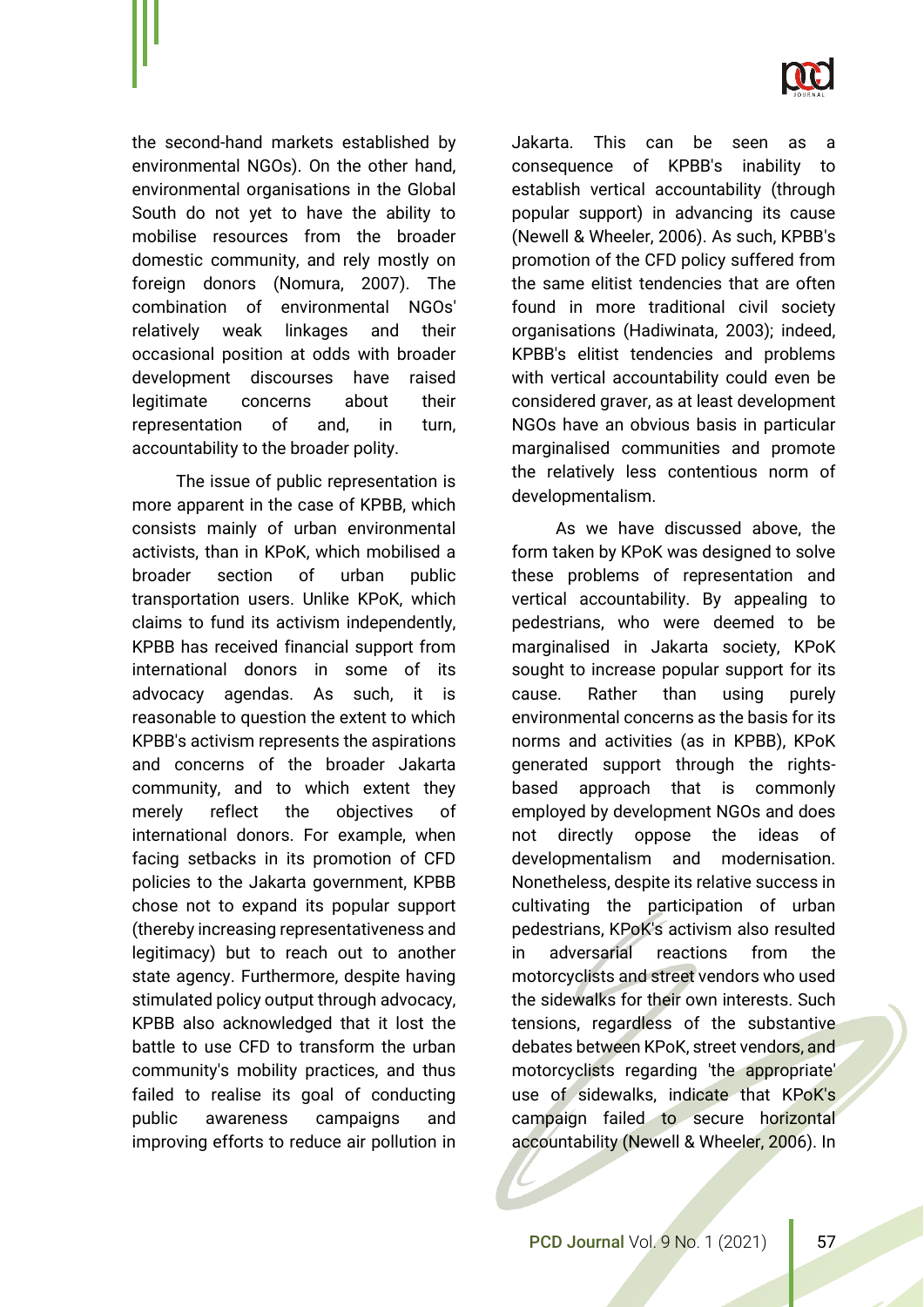

other words, by strengthening its own basis to support its advocacy, KPoK also diminished its accountability toward other social groups that were actively competing to claim their rights over the city's sidewalks. Such problems with horizontal accountability are common in more established development NGOs (Harney & Olivia, 2003).

Understanding KPBB's vertical accountability deficit and KPoK's problem with horizontal accountability offers an understanding of the trade-off between the particular forms of civil society adopted by urban environmental activists and accountability problems that arise from this choice. A spin-off campaign with a representation problem had vertical accountability issues, while a voluntary association with fewer problems of representation faced problems with horizontal accountability. Arguably, Jakarta's urban environmental activists did not necessarily choose one form over another in their work; rather, they employed these forms simultaneously, depending on the situation. Furthermore, these urban environmental activists' willingness to adopt different forms of civil society demonstrated their capacity to ostensibly address the criticism directed toward more traditional forms of civil society.

Discussing Indonesia's transition to democracy more than a decade ago, Heryanto (2004) noted that detached foreign analysts and Indonesian scholars or activists who were actively involved in democratisation held diverging views about the fate of democracy in the country. Foreign analysts, he wrote, tended to be more sceptical about the future of democracy in Indonesia than Indonesian scholars, who were generally more optimistic. Although changes have occurred, such discrepancy seems to persist today. Claims of "illiberal democracy" in contemporary Indonesia are prominent among foreign analysts (e.g. Bourchier, 2014; Diprose, McRae, & Hadiz, 2019; Hadiz, 2018), while Indonesian scholars—despite understanding the risk of particularism—continue to plea for a contextual and more substantial measurement of democracy (e.g. Santoso & Tapiheru, 2017).

In this matter, we believe that the argument of Heryanto (2004) holds merit. He explains these disparate analyses by noting that foreign analysts, most of whom come from already established democratic countries, hold different understandings of democracy than Indonesians who had just been freed from Soeharto's New Order. Indonesians tend to understand democracy as "social change that is more immediate in effect, concrete in manifestation, and short-term. Understandably such considerations are prompted by a sense of exigency in their living circumstances. In other words, their conception of democracy is a lot more modest, and they demand a lot less from the process of democratisation in comparison to their distant observers" (Heryanto, 2004: 69). To some extent, this argument provides a basis for understanding the Jakarta government's commitment towards CFD policies and pedestrian activities as part of the urban environmental activists' 'success' in policy advocacy: facilitating diagonal accountability has been chosen as a more modest way of realising democracy in Indonesia.

Nonetheless, while recognising such modesty, we can also argue that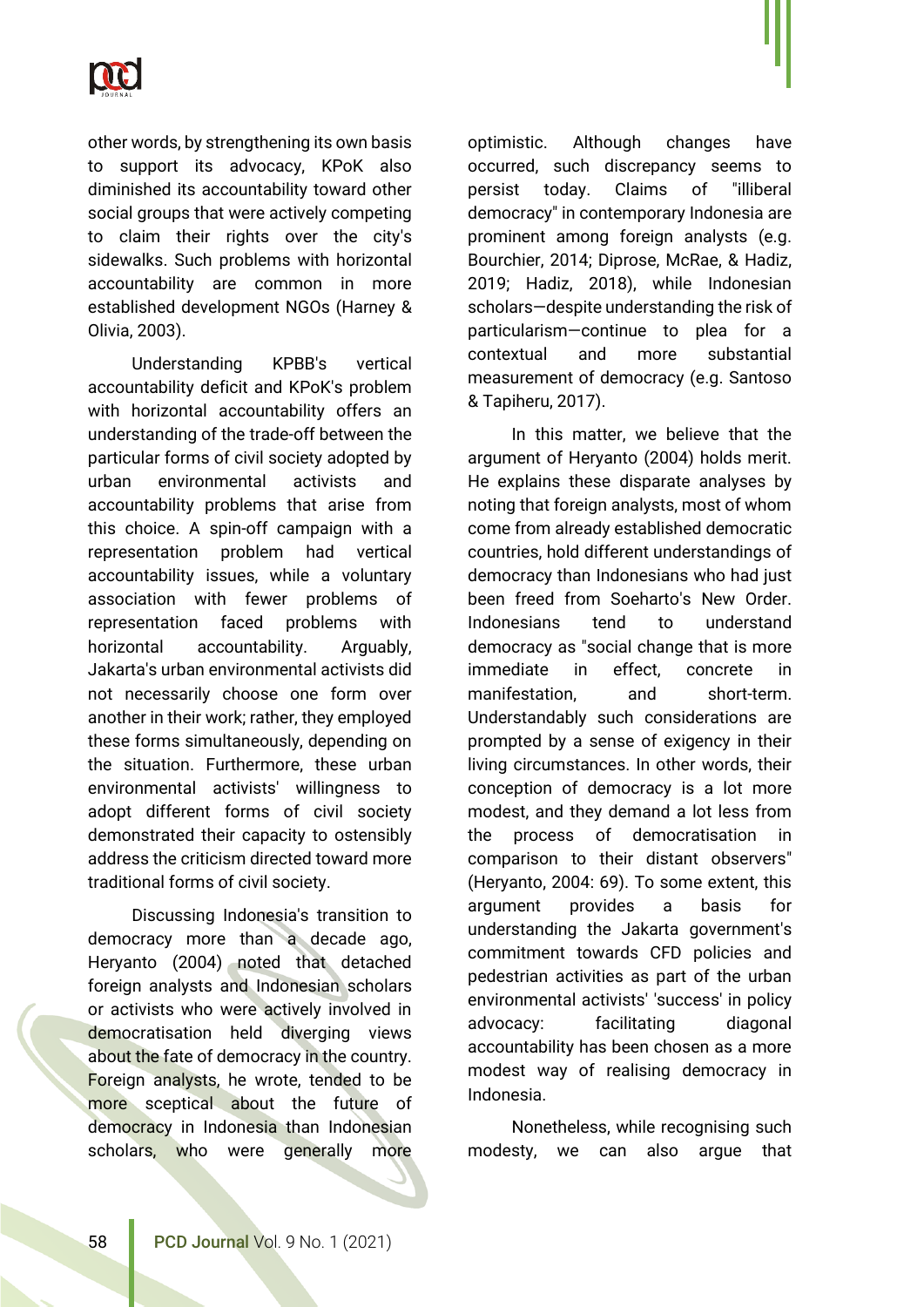

Indonesian scholars and activists have recently been more cautious in understanding the current state of democracy in the country. As Santoso and Tapiheru (2017) warn, there are serious risks in using particularism as a 'blank check' for practising democracy; this has been demonstrated, for example, in our discussion of KPBB and KPoK, whose activism suffered from deficits in vertical and horizontal accountability. Indonesia's democratic future, at least from the point of view of the civil society elaborated in this paper, is neither bleak nor rosy. This paper concurs with Weiss (2020): by delving deeper into the heterogeneous forms of civil society, their creativity, and their strategies, we maintain a 'cautious optimism' that civil society can still contribute to Indonesia's democratisation.

## **Conclusion**

To conclude, this article's discussion of KPBB and KPoK has highlighted the ingenuity of (liberal) civil society in performing urban environmental activism in Jakarta. Understanding these urban environmental activists' strategies is necessary to interpret the politics of civil society forms, which problematise the existing typology and illustrate its limitations in describing contemporary Indonesian civil society. As demonstrated above, analysis using a neo-Tocquevillian framework can provide an alternative understanding of civil society's strategies amidst the ubiquitous 'democracy deficit' often cited to explain the situation in Indonesia. Theoretically, this paper highlights the relevance and value of the liberal neo-Tocquevillian approach in exploring civil society's inclusivity by focusing on associations that facilitate civic engagement. By scrutinising the politics involved in the forms of civic engagement, their potential and pitfalls for democracy can be explored.

The conclusion reached in this paper echoes Ding and Slater (2020), who argue that it is necessary to connect the literature on democratic backsliding with the literature on institutional change theory. They note that one of the latter's most important insights is that "institutional complexity and multiplicity provide opportunities for political entrepreneurs to foster institutional change" (Ding & Slater, 2020: 64). In this context, the politics of civil society forms illustrate the complexity of Indonesian civil society, including the means through which urban environmental activists have acted as political entrepreneurs and seized opportunities. In this sense, we can see not only the 'democratic decoupling' caused by increased electoral quality and decreased rights protection, as argued by Ding and Slater (2020), but also show that urban environmental activists—more of their ambiguous impact on democracy—can nevertheless foster institutional changes.

With such a broader understanding of civil society and its forms, previous investigations of Indonesian civil society's declining capacity to prevent democratic backsliding (i.e., Mietzner, 2020) seem to paint only a partial picture. The cases of KPBB and KPoK show that civil society can still create diagonal accountability in both the executive and legislative branches of the provincial government. Furthermore, these urban environmental activists seem to be less influenced by the tendency towards 'politico-ideological polarisation' that has increased partisanship and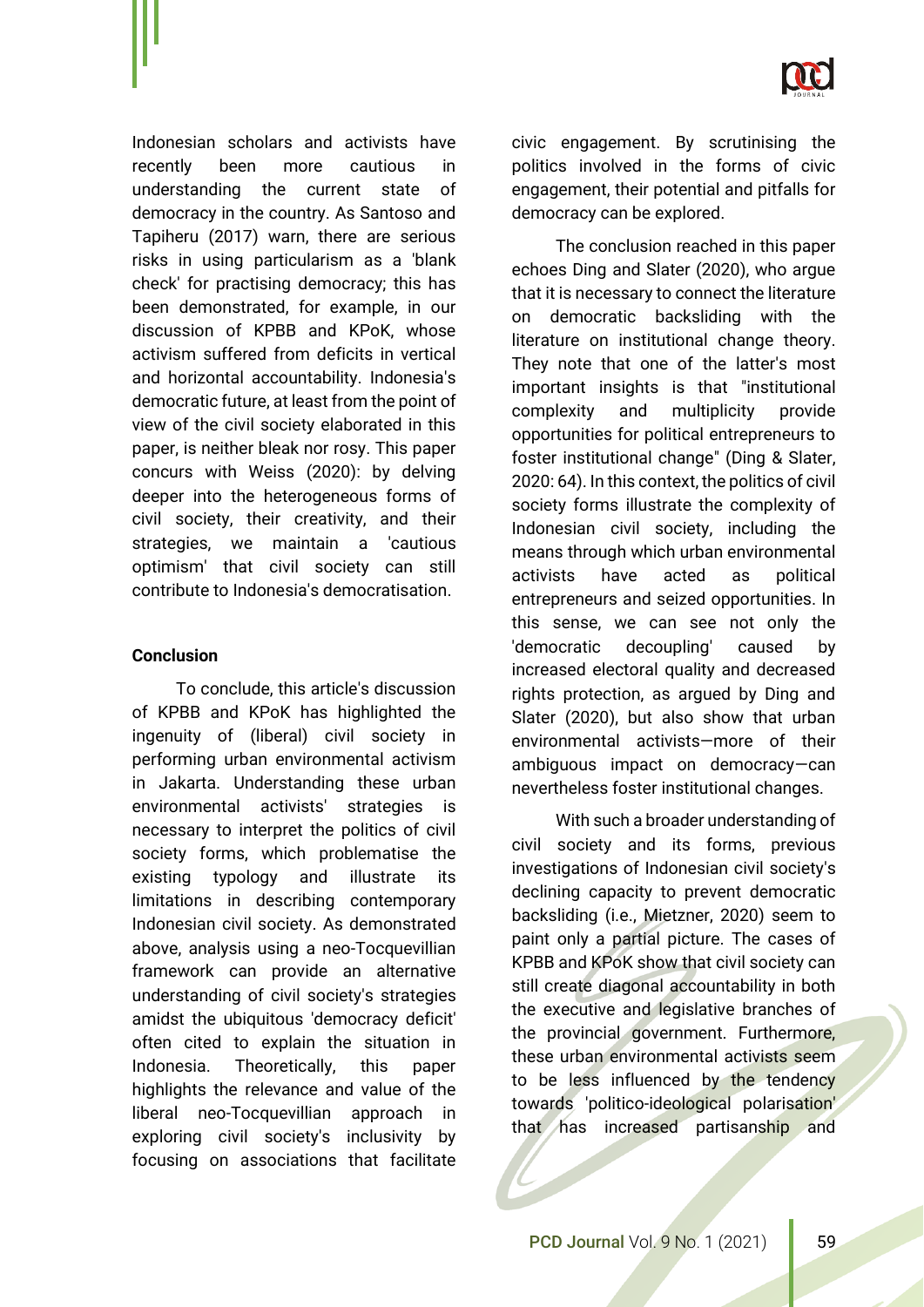

contributed to the declining democratic quality of political institutions.

It is worth noting that the spin-off campaign and voluntary association in this paper are only two examples of recent evolutions in civil society activism in Indonesia. Similarly, these political forms are not unique, nor can they be claimed to represent the origin of politicised forms of civil society. Different forms of activism that are parallel to the cases elaborated in this paper could be drawn from the realms of animal rights activism (Resolute, 2017), open data/transparency activism (Purwanto, Zuiderwijk, & Janssen, 2018), etc. Such activism shows similar tendencies, yet at the same time has its own particularities that deserve to be investigated. As this paper highlights only the most basic aspects of civic engagement, with a particular focus on association, a deeper analysis of solidarity, tolerance, and trust—all important traits of the neo-Tocquevillian tradition—is necessary. Just to provide an example in the context of this paper, the role of 'trust' in urban environmental activism in Jakarta is not necessarily limited to facilitating collaboration between individual members of KPBB and KPoK, as described by Putnam and Leonardi (1993), but also relevant to explaining these environmental activists' decision to work with formal political institutions at the local level through their public policy advocacy agenda (Siisiainen, 2003).

Another direction that warrants further consideration is the contribution of Indonesia's emerging information technology infrastructure to civil society activism in the country. Despite its middleclass and urban biases, internet-based and social media campaigns have heavily characterised environmental activism in recent years (Kurniawan & Rye, 2013), and thus a certain politics of form must arise at this particular conjuncture. Moreover, there is a growing literature on the relationship between the internet and social media (on the one hand) and democracy and social movements (on the other), as well as several cases where the internet/social media have been instrumentalised by civil society organisations and activists to foster policy changes by mainstreaming particular discourses. Further endeavours in this direction may help scholars obtain a deeper understanding of the contingent nature, potential, and pitfalls of civil society and the politics of their forms.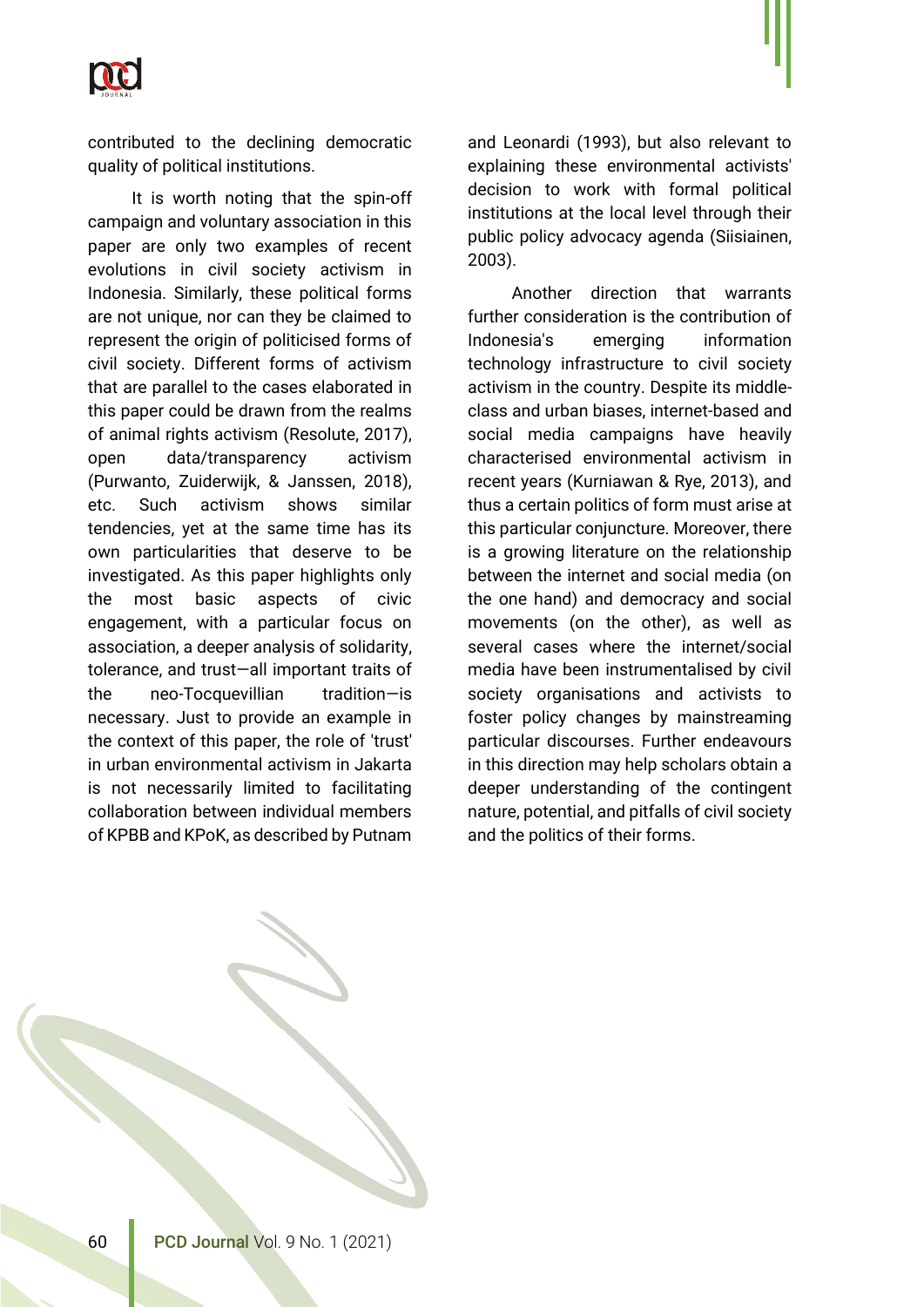

#### **References**

- Alagappa, M. (2004). Civil society and political change: an analytical framework. In M. Alagappa (ed.), *Civil Society and Political Change in Asia: Expanding and Contracting Democratic Space*. Stanford: Stanford University Press.
- Antara. (2018). Tamasya trotoar Jakarta. *Antara News.* Retrieved 20 May 2021 from https://www.antaranews.com/foto/775715/tamasya-trotoar-jakarta.
- Antlöv, H., Brinkerhoff, D. W., & Rapp, E. (2008). *Civil society organizations and democratic reform: Progress, capacities, and challenges in Indonesia.* Paper presented at the 37th Annual Conference of the Association for Research on Nonprofit Organizations and Voluntary Action, Philadelphia.
- Antlöv, H., Brinkerhoff, D. W., & Rapp, E. (2010). Civil society capacity building for democratic reform: experience and lessons from Indonesia. *VOLUNTAS: International Journal of Voluntary and Nonprofit Organizations, 21*(3), 417–439. DOI: 10.1007/s11266-010-9140 x.
- Antlöv, H., Ibrahim, R., & Tuijl, P. v. (2006). NGO governance and accountability in Indonesia: challenges in a newly democratizing country. In L. Jordan & P. v. Tuijl (eds.), *NGO Accountability: Politics, Principles and Innovations*. London: Earthscan.
- Beittinger-Lee, V. (2013). *(Un)civil society and political change in Indonesia: a contested arena*. New York: Routledge.
- Bourchier, D. (2014). *Illiberal democracy in Indonesia: the ideology of the family state*. London and New York: Routledge.
- Bryant, R. L., & Bailey, S. (1997). *Third world political ecology*. United Kingdom: Psychology Press.
- Bush, R. (2002). *Islam and civil society in Indonesia: the case of the Nahdlatul Ulama.* Unpublished PhD thesis, University of Washington.
- Cohen, A. J., Ross Anderson, H., Ostro, B., Pandey, K. D., Krzyzanowski, M., Kunzli, N., … Smith, K. (2005). The global burden of disease due to outdoor air pollution. *Journal of Toxicology and Environmental Health, Part A, 68*(13–14): 1301–1307. DOI: 10.1080/15287390590936166
- Diamond, L. J. (1994). Rethinking civil society toward democratic consolidation. *Journal of Democracy, 5*(3), 4–17. DOI: 10.1353/jod.1994.0041.
- Ding, I., & Slater, D. (2020). Democratic decoupling. *Democratization, 28*(1), 63–80. DOI: 10.1080/13510347.2020.1842361.
- Diprose, R., McRae, D., & Hadiz, V. R. (2019). Two decades of Reformasi in Indonesia: its illiberal turn. *Journal of Contemporary Asia*, *49*(5): 1–22. DOI: 10.1080/00472336.2019.1637922.
- Edwards, B. O. B., & Foley, M. W. (2016). Civil society and social capital beyond Putnam. *American Behavioral Scientist, 42*(1): 124–139. DOI: 10.1177/0002764298042001010.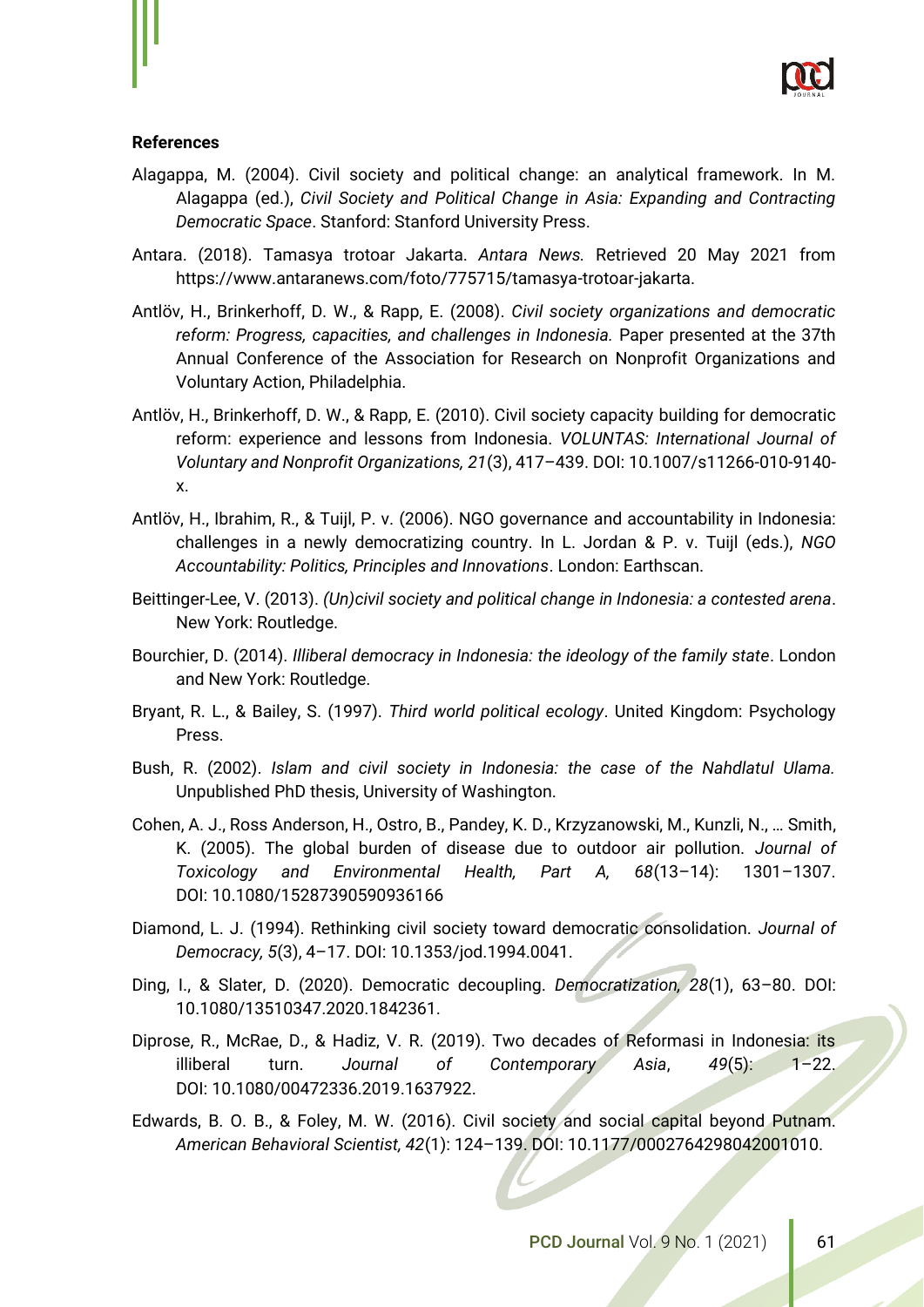

- Fuad, M. (2002). Civil society in Indonesia: the potential and limits of Muhammadiyah. *Sojourn: Journal of Social Issues in Southeast Asia, 17*(2): 133–163.
- Hadiwinata, B. S. (2003). *The politics of NGOs in Indonesia: developing democracy and managing movement*. London and New York: Routledge-Curzon.
- Hadiz, V. R. (2004). Decentralization and democracy in Indonesia: a critique of neoinstitutionalist perspectives. *Development and Change, 35*(4), 697–718. DOI: 10.1111/j.0012-155X.2004.00376.x.
- Hadiz, V. R. (2018). Indonesia's year of democratic setbacks: towards a new phase of deepening illiberalism? *Bulletin of Indonesian Economic Studies, 53*(3): 261–278. DOI: 10.1080/00074918.2017.1410311.
- Harney, S., & Olivia, R. (2003). *Civil society and civil society organizations in Indonesia*. International Labour Office: Geneva.
- Heryanto, A. (2004). The debris of post-authoritarianism in Indonesia. In J. Lele & F. Quadir (eds.), *Democracy and Civil Society in Asia: Volume 2*. New York: Palgrave Macmillan.
- Ito, T. (2011). Historicizing the power of civil society: a perspective from decentralization in Indonesia. *Journal of Peasant Studies, 38*(2): 413–433. DOI: 10.1080/03066150.2011.559015.
- Jensen, M. (2011). *Civil society in liberal democracy*. London: Routledge.
- Kurniawan, N. I., & Rye, S. A. (2013). Online environmental activism and Internet use in the Indonesian environmental movement. *Information Development, 30*(3): 200–212. DOI: 10.1177/0266666913485260.
- Kusumaputra, A. (2018). Berikan izin bagi PKL berdagang di trotoar, pemkot Jaksel salahi aturan. Retrieved from https://www.kompas.id/baca/utama/2018/10/23/berikan-izinbagi-pkl-berdagang-di-trotoar-pemkot-jaksel-salahi-aturan/.
- Lay, C. (2017). The emerging of new democratic space: CSOs and parliament in post-Soeharto Indonesia. *PCD Journal, 5*(1). DOI: 10.22146/pcd.26286.
- Lee Peluso, N., Afiff, S., & Rachman, N. F. (2008). Claiming the grounds for reform: agrarian and environmental movements in Indonesia. *Journal of Agrarian Change, 8*(2–3): 377– 407. DOI: 10.1111/j.1471-0366.2008.00174.x.
- Mardiastuti, A. (2008). Viral pejalan kaki dipukul pemotor di trotoar, begini kejadiannya. Retrieved from https://news.detik.com/berita/d-4154573/viral-pejalan-kaki-dipukulpemotor-di-trotoar-begini-kejadiannya.
- Mietzner, M. (2020). Sources of resistance to democratic decline: Indonesian civil society and its trials. *Democratization, 28*(1), 161–178. DOI: 10.1080/13510347.2020.1796649.
- Nanda, A. M. (2021). Aksi pejalan kaki injak jok motor yang berhenti di zebra cross. Retrieved from https://otomotif.kompas.com/read/2021/05/17/092200715/aksi-pejalan-kakiinjak-jok-motor-yang-berhenti-di-zebra-cross.